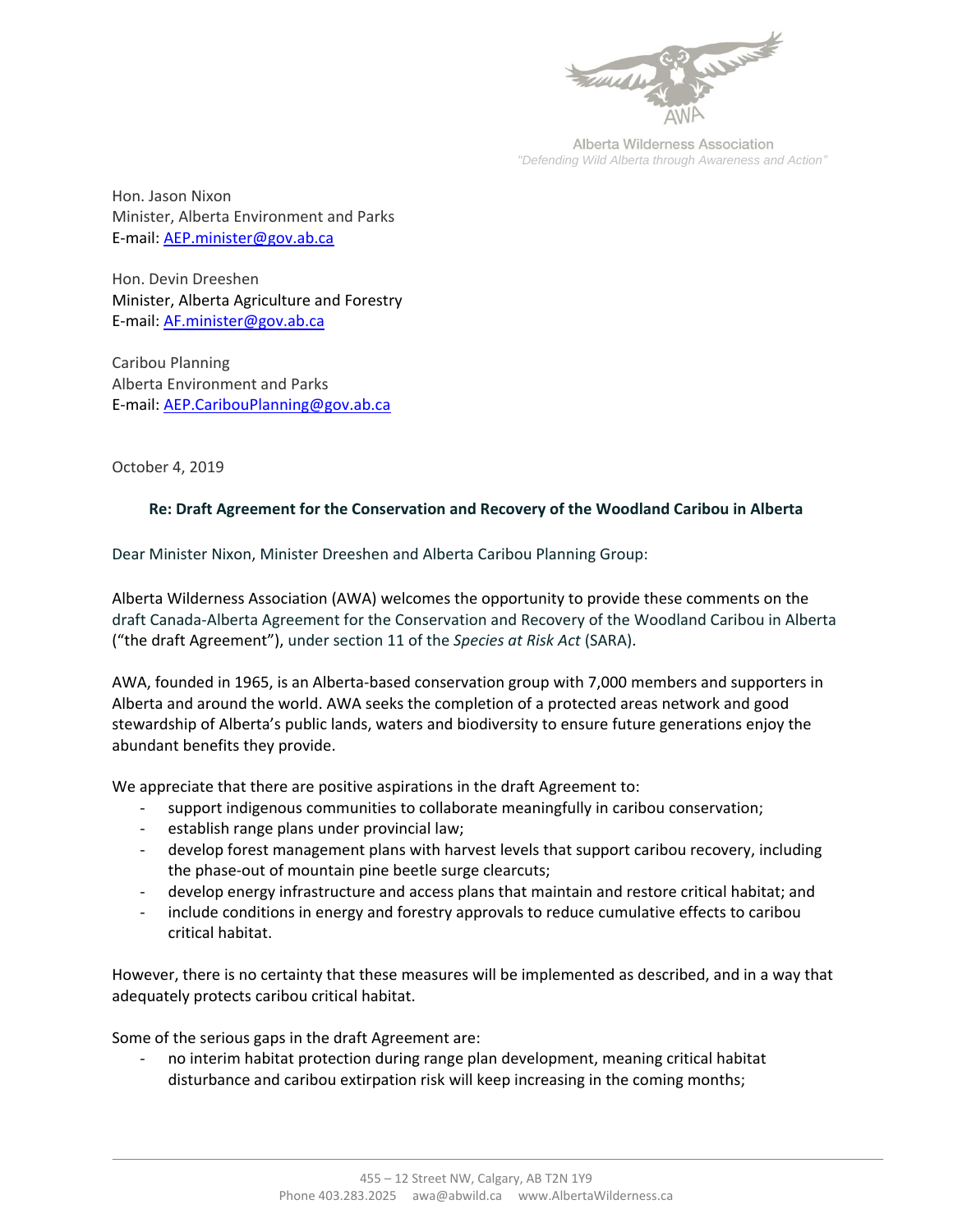- no definite commitment to reach at least 65% undisturbed habitat within boreal caribou ranges, and within winter ranges of southern mountain woodland caribou, as required by their federal recovery strategies;
- no commitment to create core permanent protected areas in part of each caribou range, which is one of the most crucial tools for recovering threatened species;
- forestry 'Deliverables' are inconsistent with, and far weaker than, 'Action Objectives';
- no mechanism of accountability for missed timelines or commitments, which are often many years away;
- no funding commitment;
- the draft Agreement is too easily amended and can be terminated on 90 days' notice; and
- the draft Agreement omits a target decade by which Alberta will achieve and maintain at least the minimum habitat requirements for self-sustaining caribou.

AWA has witnessed past Alberta caribou declarations that did not bring meaningful actions. The Alberta government's approved 2005 Woodland Caribou Recovery Plan did not lead to habitat measures to recover caribou. Like this draft Agreement, Alberta's approved 2011 Caribou Policy also stated that "Maintaining caribou habitat is the immediate priority", but extensive forest fragmentation and habitat loss continued. Alberta continues to rely more on wildlife manipulations than responsible habitat management, with horrific mass wolf culls in several ranges, and with the piloting of a fenced calving enclosure.

We are greatly concerned by the inconsistency between clearly documented threats to caribou from forestry and energy impacts, and new in-range clearcuts and linear disturbances the Alberta government continues to authorize ahead of range plan completion. For example, the Alberta government provided direction in April 2019 to Weyerhaeuser Grande Prairie to remove 550,000 cubic meters of timber per year from endangered Redrock/Prairie Creek and Narraway mountain caribou ranges for the next 10 years. This directly undermines the May 2018 federal Imminent Threat Assessment for Redrock/Prairie Creek and Narraway caribou, which identified that immediate habitat measures (as well as population measures) were needed to achieve caribou recovery.

We urge the Alberta government to implement interim habitat protection measures on unprotected provincial lands so that the risk of Alberta caribou extirpation does not further increase in the next few years. Interim protection will spur timely completion and application of range plans. AWA believes that the draft Agreement in no way substitutes for the federal Environment Minister's and federal government's responsibilities to protect critical habitat under s. 61 of the *Species at Risk Act (SARA)*.

## Comments on specific sections of the draft Agreement

1: For clarity, the "Range plans" definition should specifically refer to maintaining caribou biophysical habitat and attaining at least the minimum 65% undisturbed habitat threshold.

3.3: "'Results focus" should include habitat status. We request transparent annual reporting by range on habitat metrics, including 'biophysical habitat area' and 'disturbed habitat that is on a trajectory to undisturbed status, by age' be mandated. As currently drafted, the Agreement risks a prolonged reliance on harmful wildlife manipulation measures such as wolf culls and fenced calving pens. As we have witnessed in Alberta already, these have been misused to avoid responsible habitat protection and restoration actions that address the root cause of caribou population declines.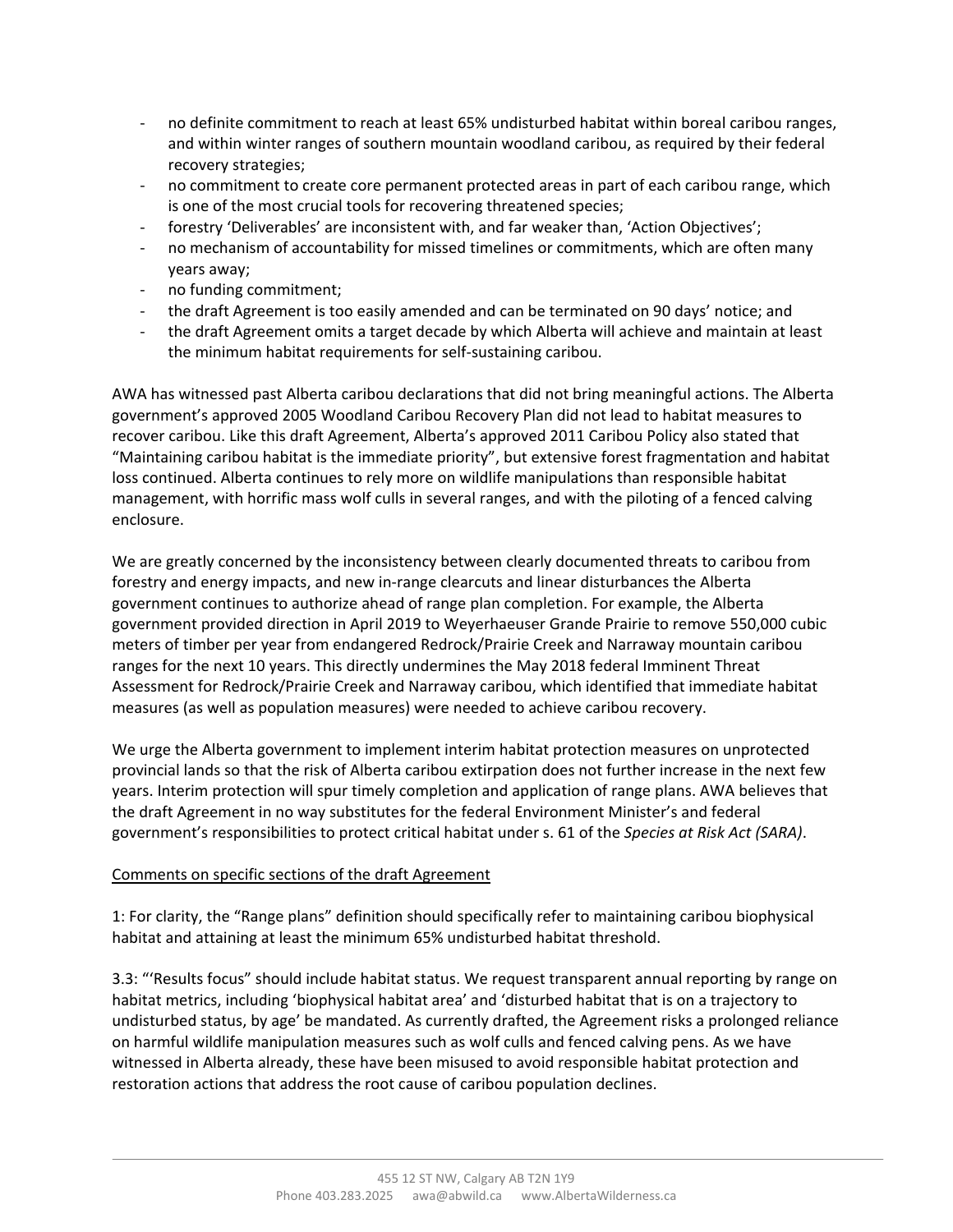4.2: The Agreement should be legally binding.

4.4: The 'access to property' phrasing sounds like a broad retreat on the commitment to manage access across Alberta caribou ranges; it should be removed or tightened. If the intent is to flag Cold Lake Air Weapons Range (CLAWR) access issues, that should be clarified. Large protected areas have been established on the Saskatchewan side of the CLAWR compatible with military use, so we are confident these issues can be resolved.

6: "Indigenous Peoples Engagement" section should contain recognition of the rights held by indigenous peoples, which are central to caribou conservation. It should also 'commit to' rather than 'consider' collaboration.

8.1.1: "Maintaining critical habitat in all of Alberta's Woodland caribou ranges is the immediate priority." We strongly agree with this aspiration, yet there is nothing in the draft Agreement to uphold it, and meanwhile we know that 'business-as-usual' habitat disturbance is ongoing. Interim measures to halt habitat loss on unprotected provincial lands should be added to this part of the Agreement to deliver on that priority.

8.2.3: The 'long term target to achieve self-sustaining status for all populations' should specify a target decade no later than 80-90 years at most, significantly less for some ranges. The "50 years or more" phrasing in the draft Agreement is open-ended, meaningless and basically equivalent to "Never".

8.3 and 8.4: timelines should include accountability mechanisms if the timelines are missed.

8.3.1.1: We request clarifying what are the "strategic resource development plans for current and future activities" that will be finalized and implemented for all caribou ranges. That planning term does not appear in the Measures tables, and sounds like the range plans themselves.

8.3.1.2: Habitat restoration actions should be undertaken for all Alberta caribou ranges, not just the eight ranges specified.

11: A funding agreement should be included in or accompany this Agreement

12: The annual reports should be made public. We request transparent annual reporting by range on habitat metrics, including 'biophysical habitat area' and 'disturbed habitat that is on a trajectory to undisturbed status, by age'.

13.2: The Termination section should outline a collaborative process that is difficult to extinguish during the five year term; it should include layers of dispute resolution mechanisms to stay on course. The Canada, B.C., Saulteau First Nations and West Moberly First Nations draft Partnership Agreement is an example of this approach.

## **Tables**

A4 Range boundary updates: the precautionary principle should be used; as well, a recent loss of caribou occupancy owing to anthropogenic habitat disturbance should not be misused to shrink ranges from their extent as of the federal recovery strategy.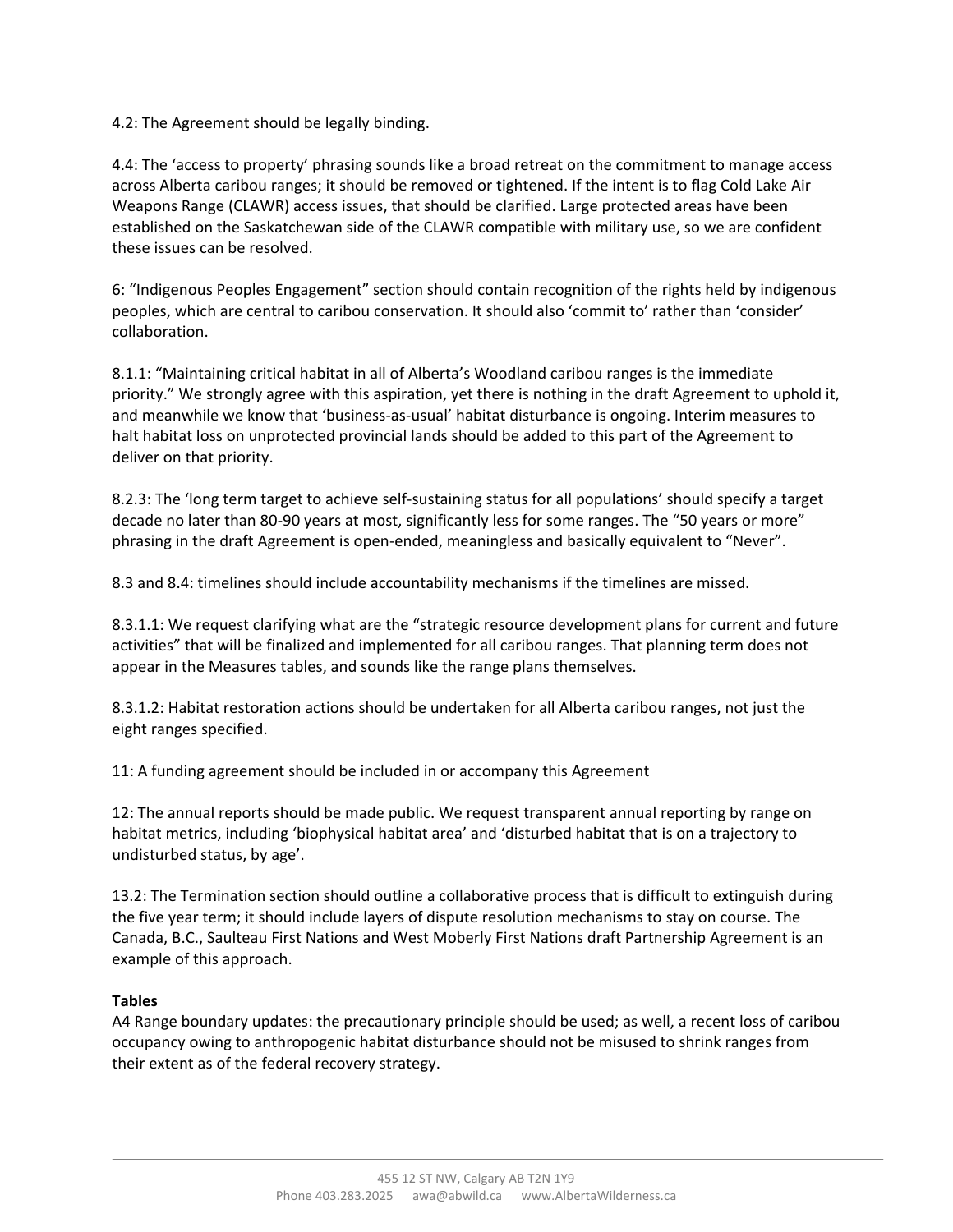A5 Climate change: we are concerned this topic could be misused to divert planning efforts from the urgent task of reducing anthropogenic habitat disturbance in caribou ranges.

B1 'Restoration of legacy footprint': the Deliverables for 2020-21 and 2021-22 omit three of the ranges (Bistcho, Yates and Chinchaga) that were noted for restoration work in 8.3.1.2. Also, as stated above, all Alberta caribou ranges need habitat restoration.

B2.2.2 Forestry: 'Deliverables' are inconsistent with, and much weaker than, the 'Action Objective over the Term of the Agreement'. The Deliverables should match the Objective to "Phase out pine surge and implement reduced conifer harvest levels in caribou ranges (in accordance with approved Forest Management Plans and forest harvest sequences)."

B4 Energy Development Management: We request adding a reference to Alberta's current interim restriction on the sale of mineral rights in all caribou ranges. The Agreement should include a commitment that this interim restriction will remain in place until approval of legally enforceable range plans that meet biophysical and minimum 65% undisturbed habitat requirements of the federal recovery strategies.

B5.1: We strongly support this Objective, which would add overdue cumulative effects management of forestry and energy approvals in caribou ranges. We request that the Deliverables match this Objective.

B5.2: We strongly support this Objective to consider management actions for identified important areas that occur outside range areas.

C1 and C2: We are concerned that Alberta's predator management in the past 13 years has not been accompanied by the necessary habitat management actions to address the root cause of caribou population decline. Going forward, we are concerned that the Predator Management and Captive Rearing items will continue to be misused to justify further delays in urgently needed reductions of anthropogenic habitat disturbance in caribou ranges.

C4.1: We are concerned about ecological impacts of extensive herbicide-based vegetation management.

D1.3: The annual reports should be specifically described as 'public'. The five year federal reporting cycle under *SARA* s. 43 is inadequate to inform the public about caribou range habitat progress. We request transparent annual reporting by range on habitat metrics, including 'biophysical habitat area' and 'disturbed habitat that is on a trajectory to undisturbed status, by age'.

Please address these concerns in the finalized Agreement.

Sincerely, ALBERTA WILDERNESS ASSOCIATION

lawlyn lampbell

Carolyn Campbell Conservation Specialist